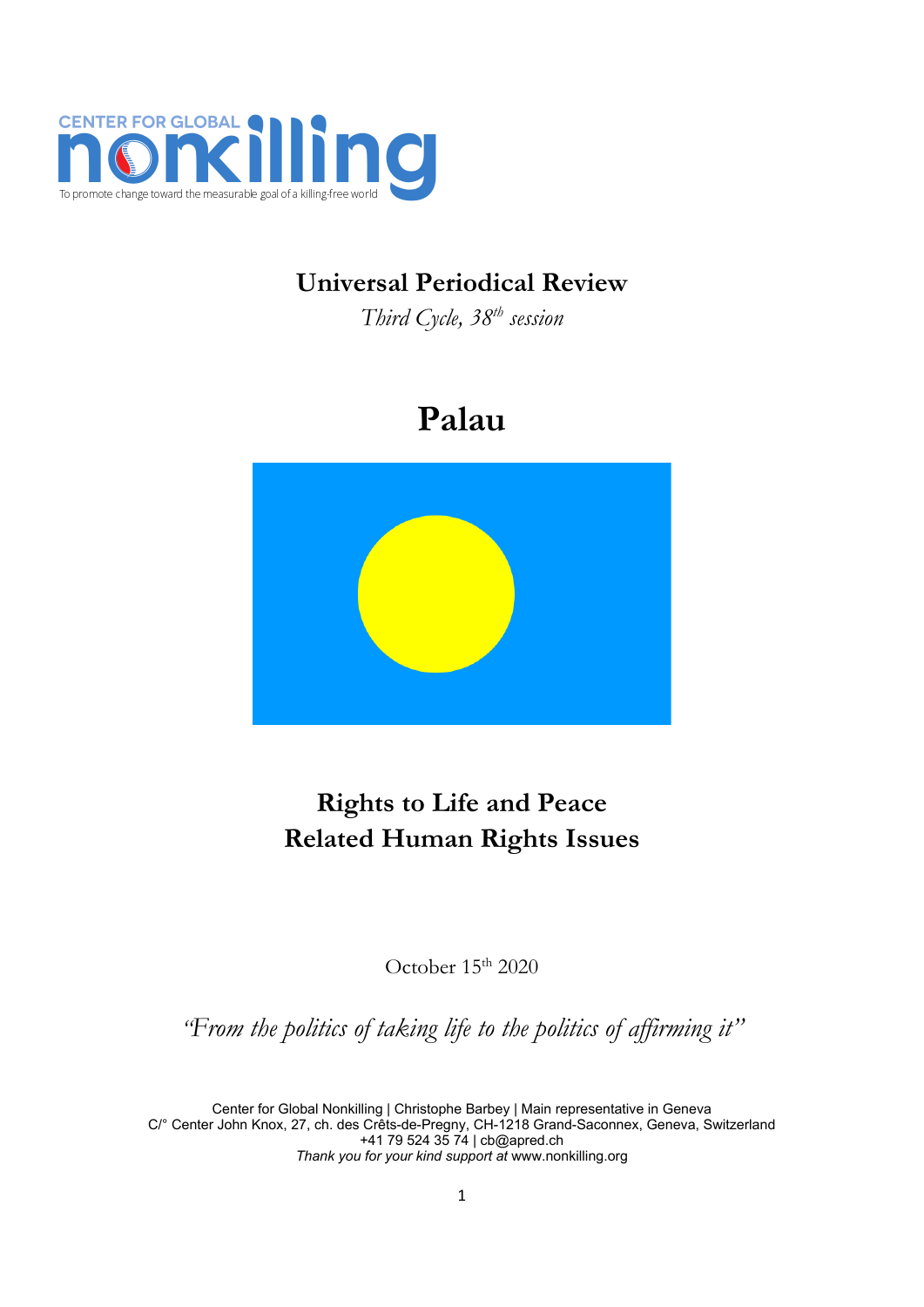## *We understand the right to life as being the full enjoyment of Life, as being the right not to be killed, as being everyone'<sup>s</sup> responsibility not to kill or let others die.*

The Center for Global Nonkilling has <sup>a</sup> unique mission,

inspirational for individuals and transformative for societies: *"To promote change toward the measurable goal of <sup>a</sup> killing-free world, by means open to infinite human creativity, in reverence for life".*

## **Introduction**

The Center for Global Nonkilling (CGNK) was founded by Glenn Paige (1929-2017), political science Professor, author of the book "Nonkilling Political Science" translated in numerous languages 1 . The Center is <sup>a</sup> worldwide congregation of persons, scholars and others, working at creating societies that do not kill.

Valuing life in all its dimensions is <sup>a</sup> necessary mission; please join the Center for Global Nonkilling, be <sup>a</sup> nonkilling centre yourself celebrating, enhancing and protecting life 2 .

CGNK has ECOSOC consultative status since 2014. At each UPR session, we make one or more comprehensive submissions encompassing <sup>a</sup> complete "cliché" of the situation of life in the country under review. We also make short submissions on specific issues 3 and we address <sup>a</sup> recommendation to all States ye<sup>t</sup> in need of ratifying the Convention on the prevention and the repression of the crime of genocide.

## **Human rights**

All human rights are universal, of equal importance, indivisible, interlinked and mutually reinforcing. They rise out of, and are express by the best of our human nature and they are confirmed by our knowledge, feelings and values. They are enhanced and remain through awareness, practices and kindness. They are needed to build lasting, prosperous and thriving humane societies, on <sup>a</sup> sustainable planet, enabling everyone to lead <sup>a</sup> fulfilling life, in solidarity, leaving no one behind.

As <sup>a</sup> universal legal basis, *fundamental rights* form the basic infrastructure of our civilisation, as needed to flourish in dignity, through present times and future History. Human rights are supported and implemented by using universal and peaceful *fundamental methods* such as education and exemplarity, prospective and evaluation, the cultures of peace and non-violence, cooperation and consensus, prevention and precaution, peaceful settlements of disputes, reconciliation and reparation, lessons learned and best practices. These fundamental methods are needed for the full respect and the common enjoyment, for the achievement of all human rights, as well as for the existence and continuity of our societies and cultures.

## **The right to life**

Compared to other human rights, the right to life has four specific features:

Though all human rights are of equal importance, dignity is the paramount right, present when each and all human rights are fulfilled. Similarly within all human rights, the right to life is the preceding right: if life is taken all human rights are cancelled<sup>4</sup>. Joyfully living, sharing a happy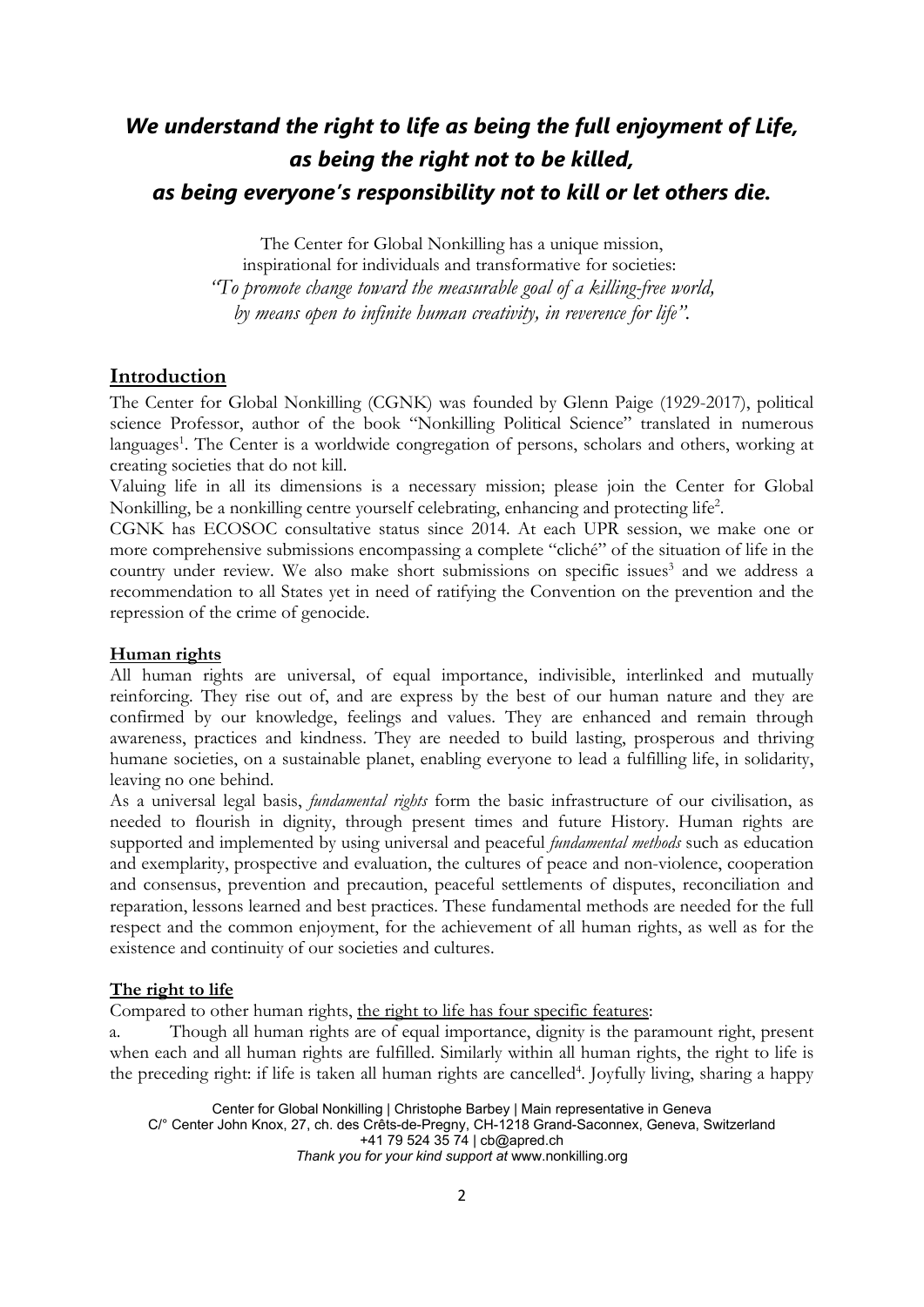and solid ground for existence, one'<sup>s</sup> own and the life of all, highlights the value of life and of the right to life. Further, quality of life, in equality, is the basis needed for peaceful progress, for the proactive fulfillment and the completion of all human rights.

b. There are no possible restrictions to the right to life: one is either alive or not. Issues pertaining to the beginning and the end of life such as reproductive rights, abortion, suicides and euthanasia, as well as prenatal and genetic engineering should be dealt with in <sup>a</sup> preventive, human and humane, sustainable manner for each and all, in full dignity.

c. There is only <sup>a</sup> single way to guarantee the respect of life and the right to life: **prevention**. Once life is lost, compensation may be due, ye<sup>t</sup> they are no possible re-establishment of life, of the entitlement to life.

d. So forth, the right to life is also the *absolute duty not to kill*. As such, the right to life is <sup>a</sup> **fully reciprocal right**, granted to all, to be granted by all to all, individually as collectively.

The Center for Global Nonkilling holds all persons and institutions responsible for refusing to grant any *right* to kill. Killing is never admissible. So forth, though not *rights*, three *powers* to kill are still sometimes legally conceded, though only under very strict and exceptional circumstances. We do not approve or condone to theses existing powers to kill: they shall be considered unwanted remnants of the past and cease to be exist and be used as fast as achievable 5 .

These three exceptions sometimes granted to the right to life are:

1) The use of *legitimate self-defence.*

Legally, self-defence requires <sup>a</sup> proportionate reaction in response to <sup>a</sup> direct, severe and imminent threat that cannot be addressed otherwise. Alternatives exist: the circumstances in which self-defence may be needed are always <sup>a</sup> failure of prevention. A failure that should be thoroughly analysed to extract lessons learned and design more accurate policies for the future, the best practices needed to avoid recurrence. If these circumstances where self-defence may be needed nevertheless occur, using nonviolent means the reaction shall never result in maiming or killing. Whatever the ends and means used are, the result of the use of self-defence shall always be reviewed by an independent legal authority.

*Use of force* highly impacts on the rights to life, personal integrity and security. It shall always be avoided, or highly limited<sup>6</sup>: all the more if it's not self-defence. Exemplarity of States' practices is here at stake for the promotion and the respect of and for all human rights. Thus, utmost attention shall be given to prevent situations which may result in use of force, or further in loss of lives or maiming. Prevention failures by law enforcement authorities shall be cautiously and thoroughly monitored to extract lessons learned, instigate human experience and as need be enhance policy change. Methods used when the use of force is nevertheless needed shall be inspired by non-violent techniques: force is not violence if it does not cause harm<sup>7</sup> . Official use of force shall always be totally monitored by an independent mechanism including civil society members and representatives of victims. To enhance morale and practices, law enforcement officers confronted with violations of human rights have <sup>a</sup> right to and <sup>a</sup> duty of conscientious objection, doing so without prejudice or penalties, without reprisals if legitimate.

2) *Death penalty.*

If ever permissible, State killing is <sup>a</sup> major and definitive breach of the right to life. It is the worst example <sup>a</sup> State can give of its respect for life and all subsequent cancelled human rights. For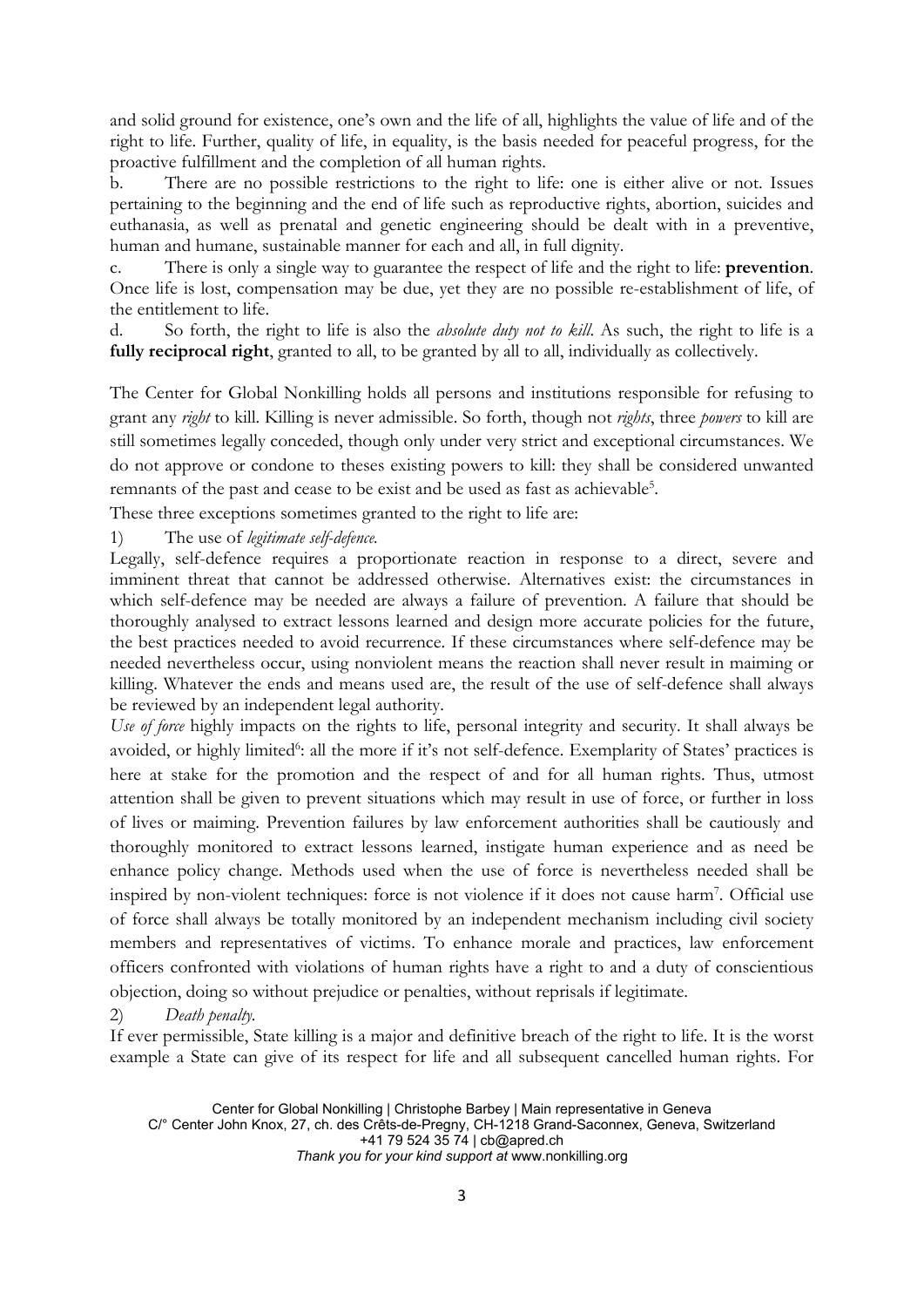those still living, it also directly violates numerous other human rights, including those of other related persons. It is considered an inhumane, cruel and degrading treatment<sup>8</sup>.

Death penalty is incompatible with the Sustainable Development Goals (SDG). These grant universal development and intend to "leave no one behind". Unanimously adopted by all Members of the United Nations, they require, quote: "Significant reduction of violence and related killings (SDG 16.1)". This includes killings by States.

3) *Powers of war.*

As conceded by humanitarian law, they allow under certain strict circumstances and given certain precautions only, the taking of life of enemy soldiers. Seeing that respect of life prevails, always, nullifying this exception to the right to life, the stain war is human History and the dignity of humanity is one of the objectives of the Center for Global Nonkilling.

Please join us, for the respect of life, in building <sup>a</sup> peaceful world for each and all.

#### **The right to peace**

Peace originates in our human nature and is supported by human feelings, knowledge and practices, methods. It starts through education, is supported by non-violent institutions and endeavours, public peace policies, peaceful prevention and settlement of disputes and it continues through personal engagement. No life would be possible without <sup>a</sup> sufficient attainment of peace and dignity can only be achieved when peace and human rights prevail. Peace is <sup>a</sup> right, but also <sup>a</sup> universal deed and <sup>a</sup> method needed for the common and reciprocal completion of all human rights.

Peace is fully present, if not worded, in article 28 of the Universal Declaration of Human Rights: "*Everyone is entitled to <sup>a</sup> social and international order in which the rights and freedoms set forth in this Declaration can be fully realized*".

It is through <sup>a</sup> peaceful order that such an endeavour can be accomplished: all rights set forth in the Universal Declaration fully expressed and realized. It is through positive and proactive public peace policies that peace will prevail and remain untroubled<sup>9</sup>. The links between *human rights and* peace are developing; they need permanent and universal support and reinforcement<sup>10</sup>.

So forth, it is with some regret that we note that Palau abstained on the General Assembly'<sup>s</sup> vote on the Declaration on the Right to Peace<sup>11</sup>. Nevertheless, it is now time to develop and implement peace and the right to peace, peaceful means and subsequent public peace policies $^{\rm 12}$ .

#### **Other related human rights**

All human rights are needed for the fulfilment of <sup>a</sup> safe and happy life. However, some of them may be of more direct importance for the full realisation of the rights to life and peace.

The *right to participle in the decision making* including for women, youth, persons with disabilities and all vulnerable persons and social groups is highly important. It creates inclusive, proactive and humane societies where responsibilities are equally shared towards the well-being of all. The more people participate in the decision making, the more people work by consensus, the more people will respect the consequences of their decisions and the easier it will be to achieve SDG 16: safe and inclusive societies.

The right to *accurate standards of living*, including the rights to food, water and sanitation, clothing and housing, the rights to work and social security deserve full attention, in all circumstances.

The *right to health* is an essential right for the fulfilment of the right to life and of the subsequent right to longevity. It is needed as well to achieve societies in which *human rights are all equally shared*.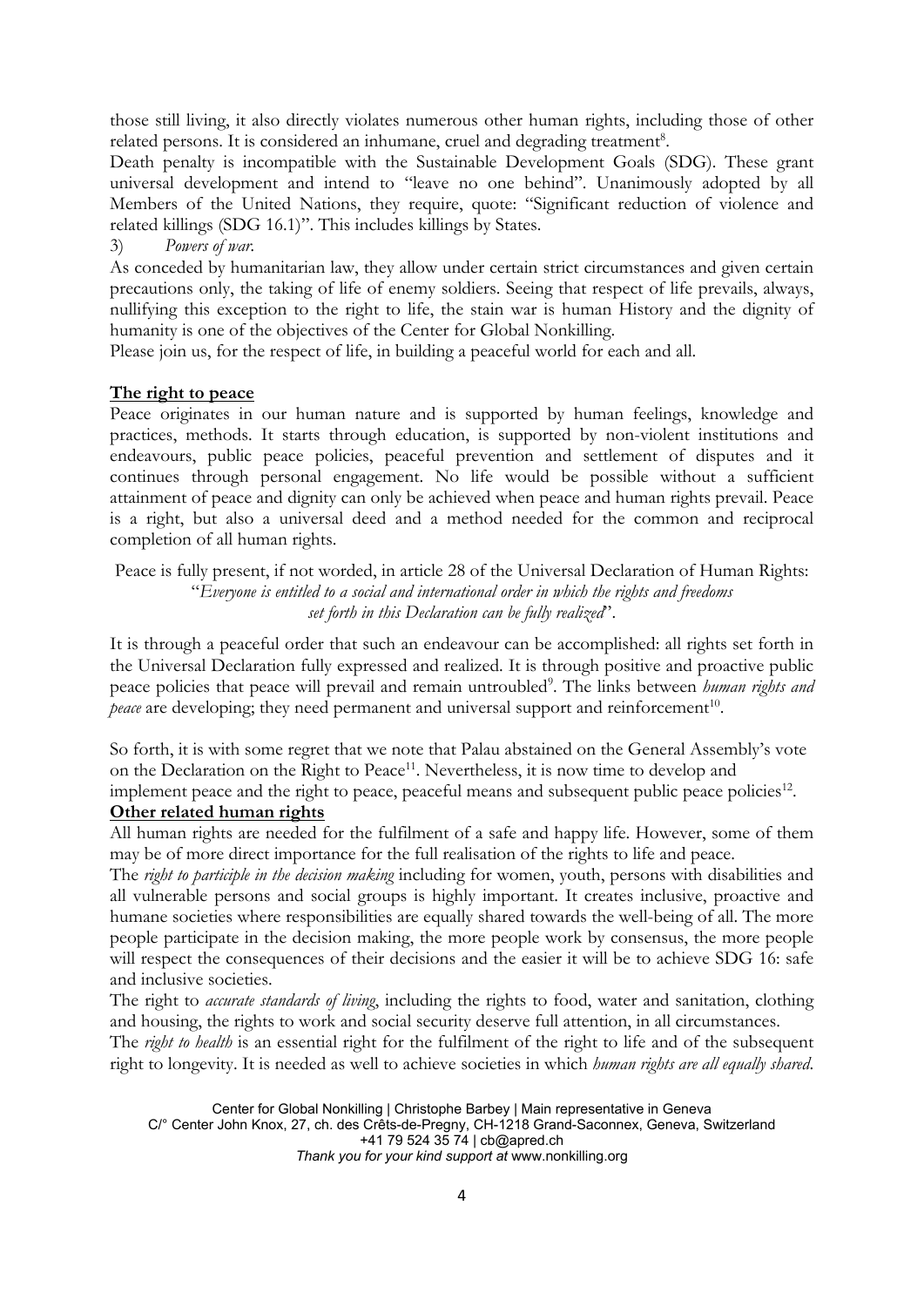The *human right to <sup>a</sup> sustainable environment*, thus sustaining humanity and life on Earth, deserves accurate protection and full attention as well. The *right to happiness* and fulfilment of life should always be mentioned:

"*Happy people breed <sup>a</sup> happy world*"

## **Universal Periodic Review of Palau**

All States have <sup>a</sup> full duty of exemplarity. Such <sup>a</sup> duty of being examples in the respect and promotion of human rights is vested in their commitment to life and human rights. It is also enshrined in the capacity of each and all, of all of us to give the best of ourselves. The duty of exemplarity is somehow expressed in international law, as it is needed to reach the legitimate and peaceful goals of the International Community.

We wish <sup>a</sup> happy, constructive and peaceful UPR to the people and the authorities of Palau.

### **The right to life in the national and international human rights constitutions**

Within the human rights constitution, the following treaties are the basis of the protection of life: the Convention on the prevention and punishment of the crime of *Genocide;* the Covenant on *Civil and Political Rights* and its Optional Protocol aiming at the *Abolition of the death penalty* and the Convention on *Enforced Disappearances*. These are the minimum standards needed, for any country, to internationally recognize and show full legal respect for life and the right to life.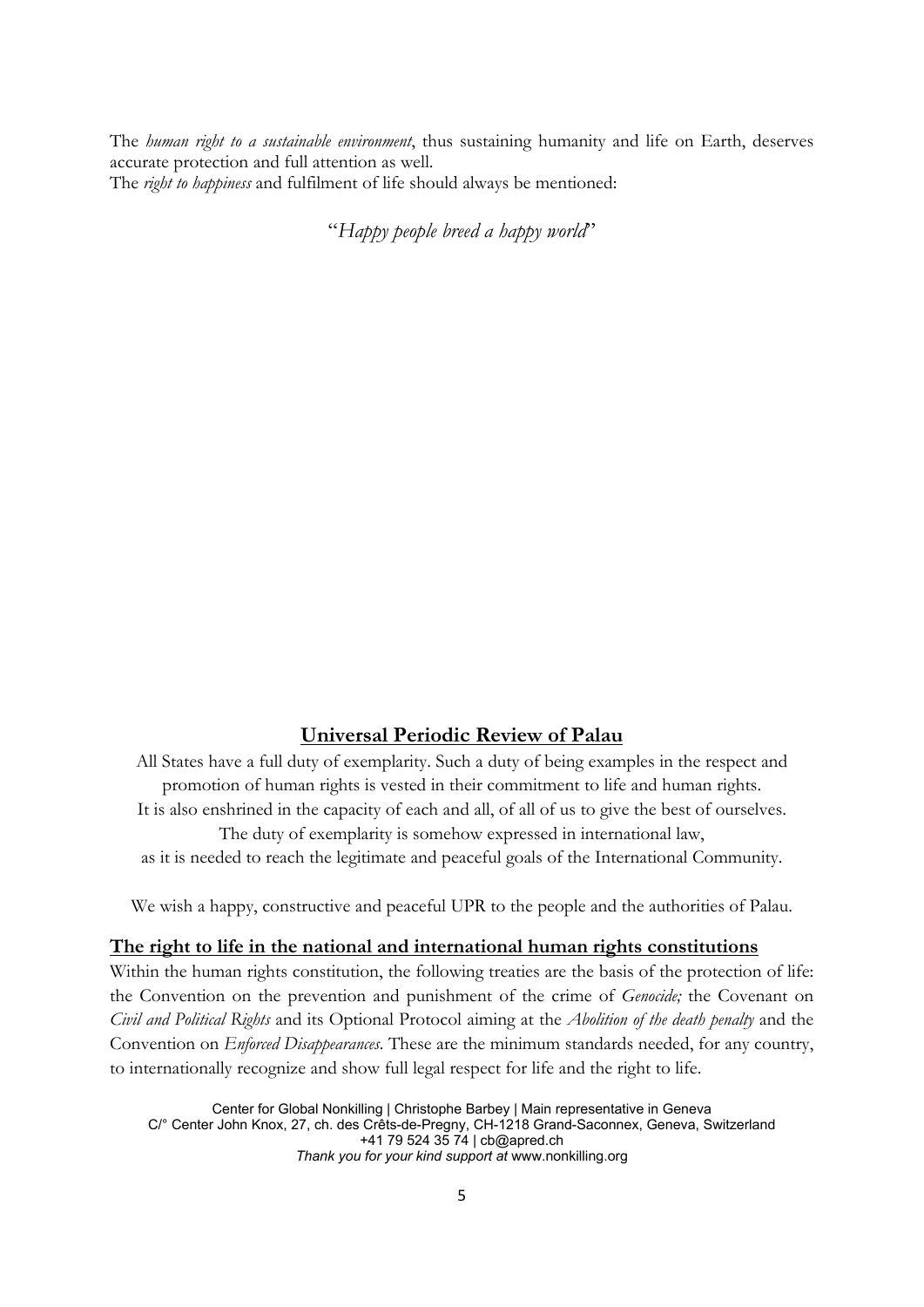National constitutions shall similarly reflect this necessary and universal stand in favor of life.

More than by legal aspects, it is consciously by our knowledge of the bounty and the beauty of life that we make for <sup>a</sup> happy and universal, sustained and lasting life. Our ethics, best practices, and historical progresses; our heart feelings and well understood instincts, and all the good will we show may and shall guide us towards our fulfillment. When we offer knowledge and feelings to each other and to humanity, we create the solidarity needed for Life on Earth. When institutions and their representative understand this and promote individual and collective life, happy life; when they exemplify progress in dignity, thus we may attain and achieve <sup>a</sup> sustainable civilization on Earth. However, our institutions may only be guided by our personal and own, brought together commitments to give <sup>a</sup> future, <sup>a</sup> meaning and <sup>a</sup> worth to the lives we all live and lead, leaving no one behind, for ourselves as for our world, now as for future generations.

## **Prevention of genocide**

The right to live is the imperative duty not to kill, for individuals and inasmuch for all groups of people. Every person needs to be part of <sup>a</sup> social group to live in and to be part of society, to relate with its government and its institutions, all thriving for the good of each and all. Therefore, all individuals, social and political groups are fully entitled to be protected against genocide.

The United Nations Special Adviser for the Prevention of Genocide has called for the universal ratification of the Convention on Genocide<sup>13</sup>. The Human Rights Council makes and reiterates a similar call<sup>14</sup>.

The ratification of the Convention and adapting local laws are rather simple commitments. Ratification is <sup>a</sup> local and national endeavour, but also <sup>a</sup> worldwide sign of participation, <sup>a</sup> beacon of hope and reason for the international community. It ensures the overcoming of an unworthy past for <sup>a</sup> brighter future. It is <sup>a</sup> clear and strong message sent to all humanity that the respect of life and all lives is essential and that the progress towards nonkilling is needed and possible. It is also an overall measure preceding and accompanying other preventive measures and policies; tools and initiatives for an efficient prevention of genocides and mass atrocity crimes are available<sup>15</sup>.

Armenia and Ghana made recommendations that were noted during the previous UPR cycle<sup>16</sup>. If it may help, we encourage Palau to seek technical assistance to do this ratification.

**I. To progress towards universal nonkilling, we strongly recommend to the authorities of Palau the urgent ratification of the Genocide Convention.**

## **The International Covenant on Civil and Political rights**

The universality of human rights implies <sup>a</sup> commitment by all States to the values and practices of the basic standards of human dignity and well-being. The covenant is almost universally ratified. It is time for Palau to do likewise.

**II. We strongly support and encourage the swift ratification of the Covenant on civil and political rights by the people and the authorities of Palau.**

Again, please ask for technical assistance if useful.

### **Prohibition of the death penalty**

We congratulate Palau for the prohibition of capital punishment.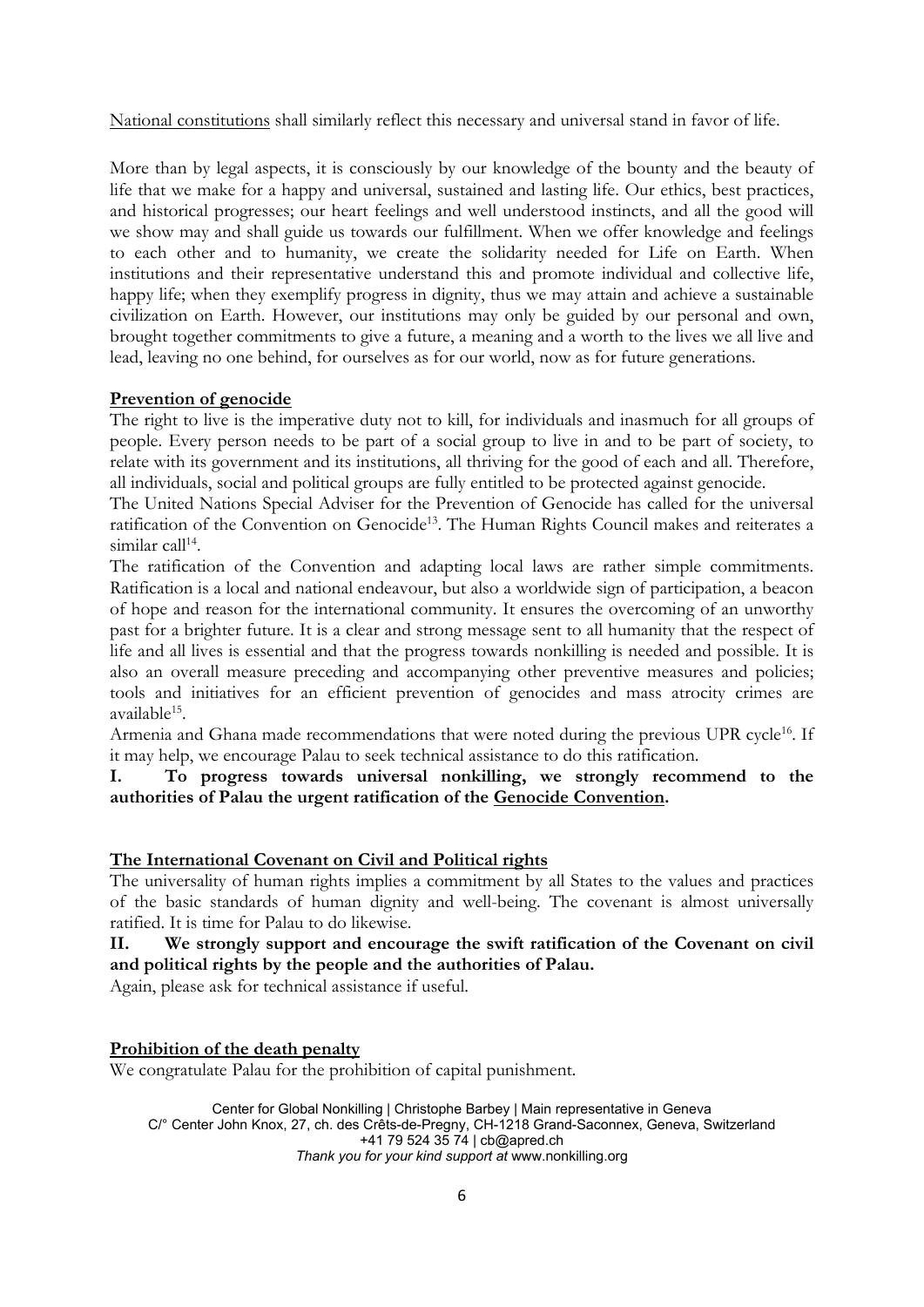The ratification of the second optional protocol of the Covenant on civil and political rights (CCPR) aiming at the abolition of the death penalty requires the ratification of the Covenant.

**III. We recommend the joint ratification of CCPR and its optional Protocol <sup>n</sup>° 2.**

#### **Illegality of enforced disappearances**

To be granted <sup>a</sup> life is also receiving <sup>a</sup> right to <sup>a</sup> presence, to <sup>a</sup> public presence before the law and to <sup>a</sup> private presence, an acknowledgeable presence with and for one'<sup>s</sup> kin.

As such enforced disappearances violate numerous human rights, be them in law or in *jus cogens*. However, the convention goes further, has universal effects and contains provisions regarding cases beyond the national territory<sup>17</sup>.

Gladly, there is as known of today no cases of enforced disappearances listed by the working group on enforced disappearances in Palau<sup>18</sup>.

### **IV. Henceforth, we hereby recommend to the State of Palau to ratify the Enforced Disappearances Convention.**

#### **Regional cooperation**

There is no human rights regional body  $-$  ideally a judicial one  $-$  in the Pacific region.

**V. CGNK recommends to the State of Samoa as well as to all States in the Pacific Region to set up as soon as may be <sup>a</sup> regional human rights legal mechanism.**

> *Calling on each and all to attain <sup>a</sup> nonkilling world, where life can be sustained on Earth, we welcome the delegation of Palau to Geneva, the City of Peace and we wish you, as to all the people of the country, <sup>a</sup> constructive, successful, enhancing and fulfilling Universal Periodic Review.*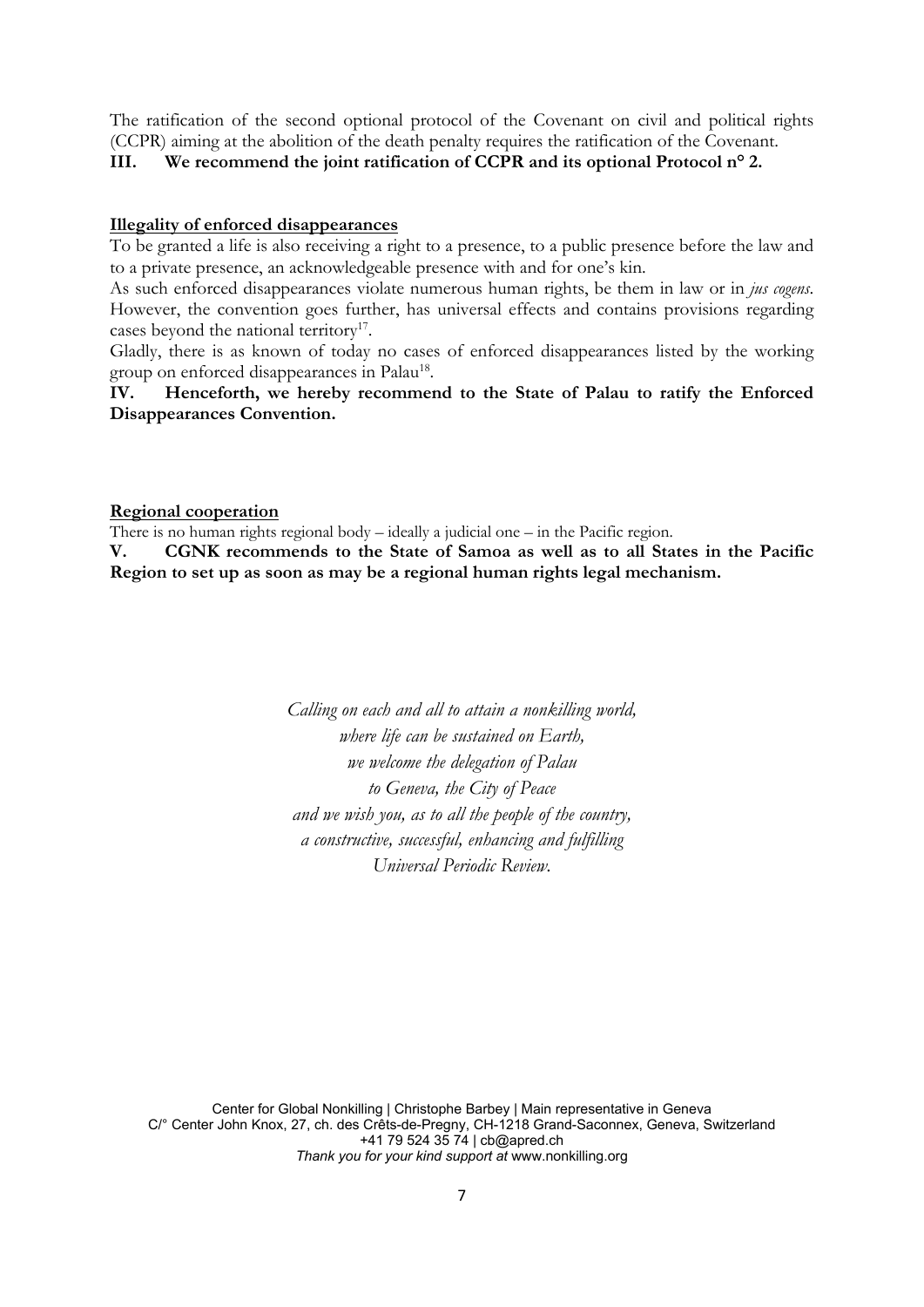4 The Human Rights Committee, in its general comment 36 on the right to life describes it this way: "It is the supreme right from which no derogation is permitted (...). The right to life has profound importance both for individuals and for society as a whole. It is most precious for its own sake as <sup>a</sup> right that inheres in every human being, but it also constitutes <sup>a</sup> fundamental right whose effective protection is the prerequisite for the enjoyment of all other human rights (…)".

C/° Center John Knox, 27, ch. des Crêts-de-Pregny, CH-1218 Grand-Saconnex, Geneva, Switzerland +41 79 524 35 74 | [cb@apred.ch](mailto:cb@apred.ch)

*Thank you for your kind support at* [www.nonkilling.org](http://www.nonkilling.org)

<sup>&</sup>lt;sup>1</sup> <http://nonkilling.org/center/publications-media/books-translations>

<sup>&</sup>lt;sup>2</sup> <http://nonkilling.org/center/how-to-help>

<sup>&</sup>lt;sup>3</sup> For more comprehensive analysis, see as examples the ones recently done for the UPR's of Nepal, Lesotho, Costa Rica or Mauritius. Such submissions look at all legal and practical aspects of the right to life and the rights needed to sustain <sup>a</sup> fulfilling and lasting life, including in relation with the Sustainable Development Goals. Statistics are used therein to uphold the Universal Periodic Review process regarding the fulfilment of life from conception until death, including inter alia reproductive rights and abortions, birth registrations, child and mother'<sup>s</sup> mortality, suicides of all sorts and homicides, traffic, work and leisure casualties and life expectancy. Other topics such as deaths in custody, minimal standards of living and other applications of the right to life may be added as accurate for the enhancement, the enjoyment and the protection of life and of the right to life. Rights to health, to <sup>a</sup> healthy environment and to peace, all deeply related to the right to life are studied as needed or according to available means.

[https://tbinternet.ohchr.org/Treaties/CCPR/Shared%20Documents/1\\_Global/CCPR\\_C\\_GC\\_36\\_8785\\_E.pdf](https://tbinternet.ohchr.org/Treaties/CCPR/Shared%20Documents/1_Global/CCPR_C_GC_36_8785_E.pdf)

<sup>&</sup>lt;sup>5</sup> In our humble and legal opinion, legally granted powers to kill are also insults to law: law should be made to serve life and life only. We wait with patience but persistence for the end of all legal and illegal killing as we know we have, humanity has, the means needed to achieve such <sup>a</sup> noble goal. It is <sup>a</sup> choice we encourage you to do as well.

<sup>&</sup>lt;sup>6</sup> The constitution of the Swiss local State of the Canton of Geneva states it clearly (§ 184.3.): "Conflictive situations are treated in priority so as to rule out, or limit the use of force. Concerned persons have <sup>a</sup> duty to concur". Unofficial translation from French. <https://www.admin.ch/opc/fr/classified-compilation/20132788/index.html#a184> 7 The "do no harm" principle and methods apply to law enforcement.

<sup>&</sup>lt;sup>8</sup> See i.e. the 9<sup>th</sup> meeting of the 34<sup>th</sup> session of the Human Rights Council.

<sup>&</sup>lt;sup>9</sup> They are possibilities described here: [http://ap.ohchr.org/documents/dpage\\_e.aspx?si=A/HRC/39/31](http://ap.ohchr.org/documents/dpage_e.aspx?si=A/HRC/39/31)

We add peaceful settlement of disputes for internal disputes as for international ones.

 $10$  See  $3<sup>rd</sup>$  meeting of the 34th session of the Human Rights Council on mainstreaming human rights on the contribution of human rights to peacebuilding, but also resolutions 2250 on youth and peace of the Security Council, the common resolution of the General Assembly and the Security Council (2282) on Sustaining peace. Or the 13<sup>th</sup> of June 2016 appeal by Switzerland and 70 States, <https://www.admin.ch/gov/en/start/documentation/media-releases.msg-id-62152.html>.

The United Nations General Assembly'<sup>s</sup> Declaration on the Right to Peace A/RES/71/189, link here after.

<sup>11</sup> <http://www.undocs.org/A/RES/71/189> ; <https://digitallibrary.un.org/record/855187?ln=en>, p. 26.

<sup>&</sup>lt;sup>12</sup> Such public peace policies have been presented more thoroughly in our submission for Lesotho:

[https://www.ohchr.org/EN/HRBodies/UPR/Pages/UPRLSStakeholdersInfoS35.aspx,](https://www.ohchr.org/EN/HRBodies/UPR/Pages/UPRLSStakeholdersInfoS35.aspx) joint submission <sup>n</sup>° 4.

<sup>&</sup>lt;sup>13</sup>[http://www.un.org/en/genocideprevention/documents/171208\\_AD\\_International%20Day\\_FINAL.pdf](http://www.un.org/en/genocideprevention/documents/171208_AD_International%20Day_FINAL.pdf)

<sup>&</sup>lt;sup>14</sup> [http://ap.ohchr.org/documents/dpage\\_e.aspx?si=A/HRC/RES/37/26](http://ap.ohchr.org/documents/dpage_e.aspx?si=A/HRC/RES/37/26), <https://undocs.org/A/HRC/RES/43/29>

<sup>&</sup>lt;sup>15</sup> I. e. : <http://www.gaamac.org/organizations>

 $16$  104.49-50.

Center for Global Nonkilling | Christophe Barbey | Main representative in Geneva